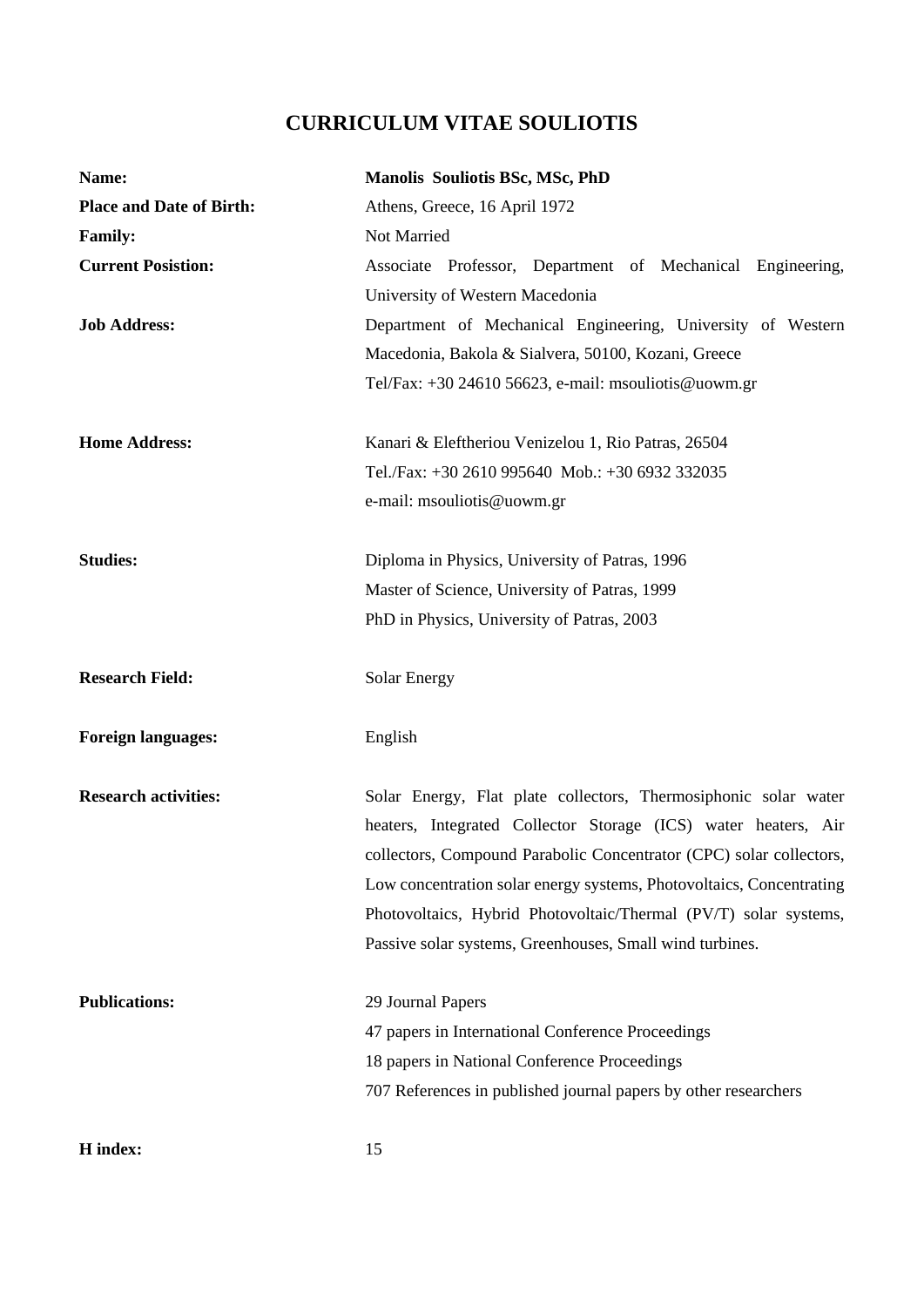# **EC FUNDED PROJECTS**

- 1. "Testing of double glazing systems". TMR, LECE Laboratory, PSA, (1996–1997).
- 2. "Glazing testing with regard to external convection effects". TMR, LECE Laboratory, PSA, (1997–1998).
- 3. "Building Implementation of Photovoltaics with Active Control of Temperature (Building IMPACT)". JOULE Project «JOR3-CT98-0308», (1998–2000).
- 4. "PV CATAPULT". 6th Framework Program (2003–2006).
- 5. "Design and performance improvement of CPC type ICS solar water heaters". Greece/Tunisia (2006–2008).
- 6. "Building Integration of Solar Thermal Systems (BISTS)". European Cooperation in the field of Scientific and Technical Research, COST Action: TUM 1205, (2013-2016).

## **REVIEWER IN:**

- Renewable Energy (Member of the Editorial Board), Elsevier Science.
- Solar Energy, Elsevier Science.
- Applied Energy, Elsevier Science.
- Energy, Elsevier Science.
- Energy Conversion and Management, Elsevier Science.
- International Journal of Thermal Science, Elsevier Science.
- Renewable & Sustainable Energy Reviews, Elsevier Science.
- International Journal of Sustainable Energy, Taylor & Francis.
- Biosystems Engineering, Elsevier Science.
- Journal of Zhejiang University-SCIENCE A, Springer.
- International Journal of Physical Sciences, Academic Journals.
- ISRN Renewable Energy (Member of the Editorial Board), International Scholarly Research Network.
- International Journal of Photoenergy, Hindawi Publishing Corporation.
- Desalination and Water Treatment, Taylor & Francis.
- International Journal of Low-Carbon Technologies, Oxford Univerity Press.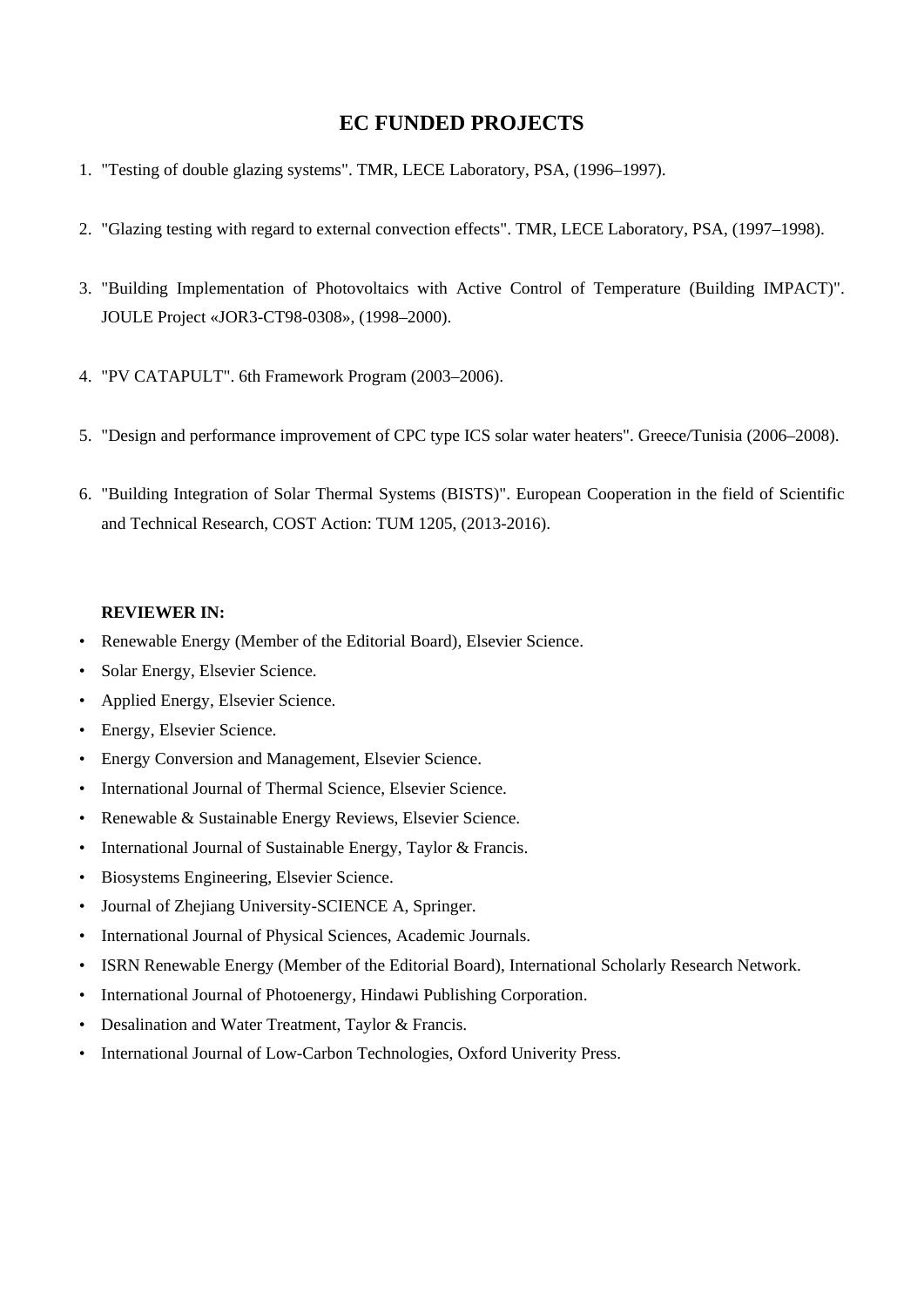#### **JOURNAL PUBLICATIONS**

- 1. Υ. Tripanagnostopoulos, P. Yianoulis, S. Papaefthimiou, M. Souliotis, Th. Nousia. "Cost Effective Asymmetric CPC Solar Collectors". Renewable Energy, Volume 16, Issues 1-4, pp 628–631 (1999).
- 2. Y. Tripanagnostopoulos, M. Souliotis, Th. Nousia. "Solar ICS systems with two cylindrical storage tanks". Renewable Energy, Volume 16, Issues 1-4, pp. 665-668, (1999).
- 3. Y. Tripanagnostopoulos, M. Souliotis, Th. Nousia. "Solar Collectors with Colored Absorbers". Solar Energy, Volume 68, Issue 4, pp. 343–356, (2000).
- 4. Y. Tripanagnostopoulos, Th. Nousia, M. Souliotis, P. Yianoulis. "Hybrid Photovoltaic/Thermal Solar Systems". Solar Energy, Volume 72, Issue 3, pp. 217–234, (2002).
- 5. Y. Tripanagnostopoulos, M. Souliotis, Th. Nousia. "CPC Type Integrated Collector Storage Systems". Solar Energy, Volume 72, Issue 4, pp. 327–350, (2002).
- 6. Y. Tripanagnostopoulos, M. Souliotis. "ICS solar systems with horizontal cylindrical storage tank and reflector of CPC or involute geometry". Renewable Energy, Volume 29, Issue 1, pp. 13–38, (2004).
- 7. Y. Tripanagnostopoulos, M. Souliotis. "ICS solar systems with horizontal (E–W) and vertical (N–S) cylindrical water storage tank". Renewable Energy, Volume 29, Issue 1, pp. 73–96, (2004).
- 8. Y. Tripanagnostopoulos, M. Souliotis. "Integrated collector storage solar systems with asymmetric CPC reflectors". Renewable Energy, Volume 29, Issue 2, pp. 223–248, (2004).
- 9. M. Souliotis, Y. Tripanagnostopoulos. "Experimental study of CPC type ICS solar systems". Solar Energy, Volume 76, Issue 4, pp. 389–408, (2004).
- 10. S. Kalogirou, Y. Tripanagnostopoulos, M. Souliotis. "Performance of solar systems employing collectors with colored absorber". Energy and Building, Volume 37, Issue 8, pp. 824–835, (2005).
- 11. Y. Tripanagnostopoulos, M. Souliotis, R. Battisti, A. Corrado. "Energy, Cost and LCA Results of PV and Hybrid PV/T Solar Systems". Progress in Photovoltaics: Research and Applications, Volume 13, Issue 3, pp. 235–250, (2005).
- 12. Y. Tripanagnostopoulos, M. Souliotis, J. K. Tonui, A. Kavga. "Irradiation aspects for energy balance in greenhouses". Acta Horticulturae, Volume 691, pp. 733-740, (2005).
- 13. Y. Tripanagnostopoulos, M. Souliotis, R. Battisti, A. Corrado. "Performance, cost and life cycle assessment study of hybrid PVT/AIR solar systems". Progress in Photovoltaics: Research and Applications, Volume 14, Issue 1, pp. 65–76, (2006).
- 14. Y. Tripanagnostopoulos, M. Souliotis. "ICS solar systems with two water tanks". Renewable Energy, Volume 31, Issue 11, pp. 1698–1717, (2006).
- 15. M. Souliotis, Y. Tripanagnostopoulos, A. Kavga. "The use of Fresnel lenses to reduce the ventilation needs of greenhouses". Acta Horticulturae, Volume 719, pp. 107-113, (2006).
- 16. M. Souliotis, Y. Tripanagnostopoulos. "Study of the distribution of the absorbed solar radiation on the performance of a CPC type ICS water heater". Renewable Energy, Volume 33, Issue 5, pp. 846–858, (2008).
- 17. M. Souliotis, S. Kalogirou, Y. Tripanagnostopoulos. "Modelling of an ICS solar water heater using Artificial Neural Networks and TRNSYS". Renewable Energy, Volume 34, Issue 5, pp. 1333–1339, (2009).
- 18. Y. Tripanagnostopoulos, M. Souliotis, Th. Makris, P. Georgostathis, M. Sarris. "Design and Performance of a Hybrid PV/T Solar Water Heater". AIP Conference Proceedings, 1203, pp. 1019-1024, (2010).
- 19. Y. Tripanagnostopoulos, M. Souliotis, Th. Makris. "Combined Solar and Wind Energy Systems". AIP Conference Proceedings, 1203, pp. 1025-1030, (2010).
- 20. Y. Tripanagnostopoulos, D. Chemisana, J. Roseli, M. Souliotis. "New CPV Systems with Static Reflectors". AIP Conference Proceedings, 1277, pp. 199-202, (2010).
- 21. M. Souliotis, P. Quinlan, Y. Tripanagnostopoulos, M. Smyth, A. Zacharopoulos, M. Ramirez, P. Yianoulis. "Heat retaining integrated collector storage system with asymmetric CPC reflector". Solar Energy, Volume 85, Issue 10, pp. 2474-2487, (2011).
- 22. D. Chemisana, Y. Tripanagnostopoulos, Chr. Lamnatou, M. Souliotis, J. I. Roseli. "Tilt Optimization of a Building Integrated Solar Concentrating Unit". AIP Conference Proceedings, 1477, pp. 217-220, (2012).
- 23. M. Souliotis, D. Chemisana, Y. G. Caouris, Y. Tripanagnostopoulos. "Experimental study of integrated collector storage solar water heaters". Renewable Energy, Volume 50, February 2013, pp. 1083–1094, (2013).
- 24. D. Chemisana, J. Barrau, J. I. Rosell, B. Abdel-Mesih, M. Souliotis, F. Badia. "Optical performance of solar reflective concentrators: A simple method for optical assessment". Renewable Energy, Volume 57, September 2013, pp. 120–129, (2013).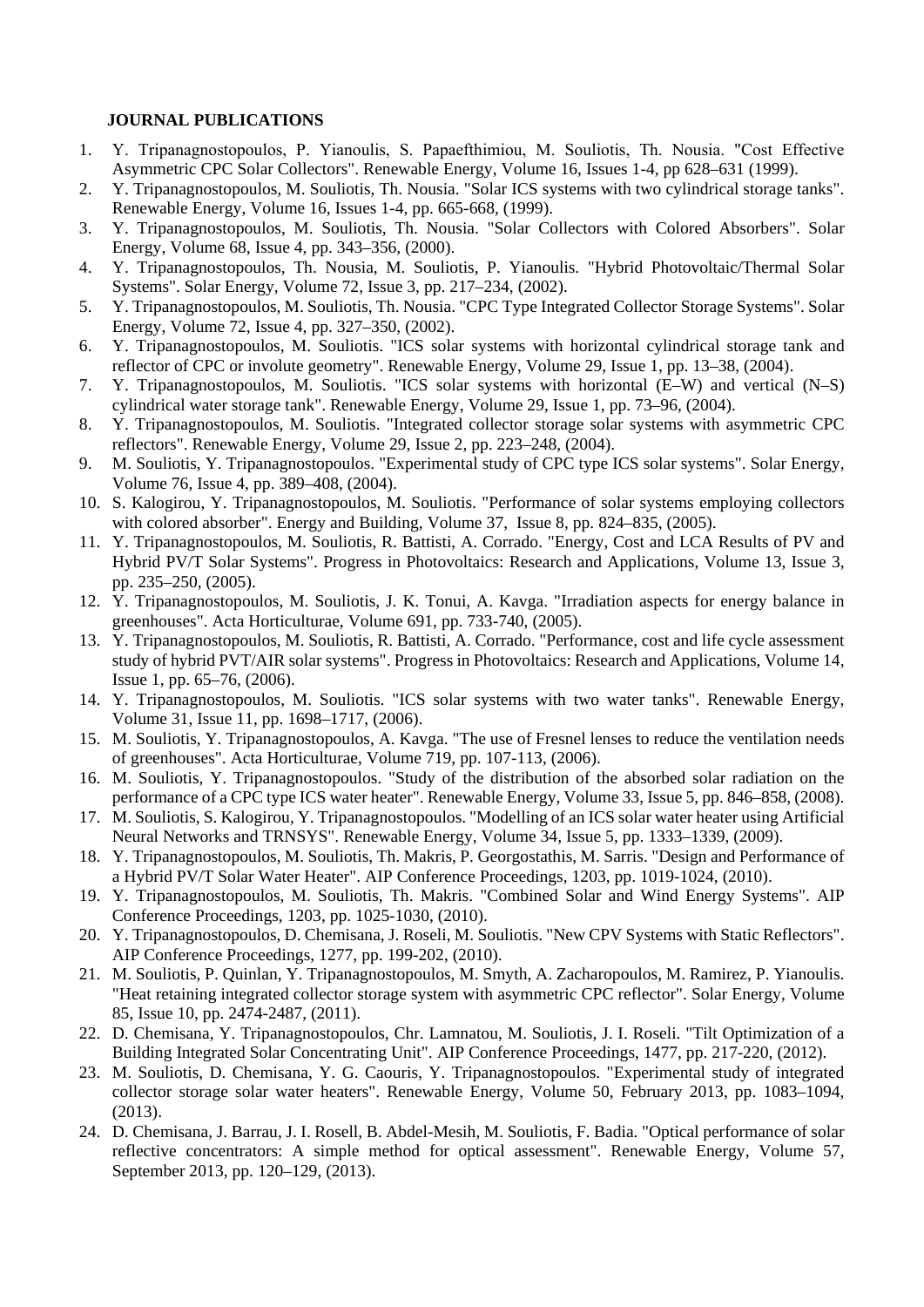- 25. Y. G. Caouris, M. Souliotis. "Examination of top and bottom inlet position in horizontal mantle heat exchanger solar thermosiphonic circuits". Accepted for publication in International Journal of Sustainable Energy, (2013).
- 26. M. Souliotis, R. Singh, S. Papaefthimiou, I. J. Lazarus, K. Andriosopoulos. "Integrated Collector Storage Solar Water Heaters: Survey and Recent developments". Accepted for publication in Energy Systems, ENSY-D-14-00096R1, DOI: 10.1007/s12667-014-0139-z, (2014).

### **INTERNATIONAL CONFERENCE PUBLICATIONS**

- 1. G. Leftheriotis, S. Papaefthimiou, M. Souliotis, Y. Tripanagnostopoulos, P. Yianoulis. "Temperature fields for double glazing units under partial shading". Proc. 1st Users Workshop ΤΜR, PSA, pp. 155-161, Almeria, Spain, 18-19 November 1997, (1998).
- 2. P. Yianoulis, S, Papaefthimiou, G. Leftheriotis, Y. Tripanagnostopoulos, M. Souliotis. "Temperature fields for double glazing units under partial shading". Proc. Int. Conf. WREC V, PART III, pp. 1591-1594, Florence, Italy, 20-25 September, (1998).
- 3. Y. Tripanagnostopoulos, Th. Nousia, M. Souliotis. "Hybrid PV-ICS systems". Proc. Int. Conf. WREC V, PART III, pp. 1788-1791, Florence, Italy, 20-25 September, (1998).
- 4. G. Leftheriotis, Th.Nousia, S. Papaefthimiou, M. Souliotis, Y. Tripanagnostopoulos, P. Yianoulis. "Glazing testing with regard to external convection effects". Proc. 2nd Users Workshop TMR, PSA, pp. 175-180, Almeria, Spain, 10-11 November 1998, (1999).
- 5. Y. Tripanagnostopoulos, Th. Nousia, M. Souliotis. "Low cost improvements to building integrated air cooled hybrid PV-Thermal systems". Proc. 16th European PV Solar Energy Conf., Volume II, pp. 1874–1877, Glasgow, U.K., 1-5 May, (2000).
- 6. Y. Tripanagnostopoulos, M. Souliotis, T. Nousia. "Building integrated improved solar energy system". Proc. Int. Conf. "Ecological Protection of Planet Earth", Volume II, pp. 775-782, Xanthi, Greece, 5-8 June, (2001).
- 7. Y. Tripanagnostopoulos, Th. Nousia, M. Souliotis. "Test results of air cooled modified PV modules". Proc. 17th European PV Solar Energy Conf., Volume III, pp. 2519-2522, Munich, Germany, 22-26 October, (2001).
- 8. Y. Tripanagnostopoulos, M. Souliotis. "ICS solar system with asymmetric CPC reflectors". Proc. (in CD, Solar Thermal Applications) Int. Conf. WREC VII, Cologne, Germany, 29 June – 5 July, (2002).
- 9. M. Souliotis, Y. Tripanagnostopoulos. "CPC type ICS solar water heaters". Proc. (in CD, P5 142) Int. ISES Solar World Congress, Goteborg, Sweden, 15-20 June, (2003).
- 10.Y. Tripanagnostopoulos, M. Souliotis. "Double tank ICS solar systems". Proc. (in CD, P5 143) Int. ISES Solar World Congress, Goteborg, Sweden, 15-20 June, (2003).
- 11.Y. Tripanagnostopoulos, M. Souliotis, R. Battisti, A. Corrado. "Application aspects of hybrid PV/T solar systems". Proc. (in CD, P2 65) Int. ISES Solar World Congress, Goteborg, Sweden, 15-20 June, (2003).
- 12.Y. Tripanagnostopoulos, M. Souliotis. "Alternative systems for a wider solar energy application". Proc. Int. Conf. ESTEC 2003, pp. 192-195, Freiburg, Germany, 26-27 June, (2003).
- 13.Y. Tripanagnostopoulos, S. Tselepis, M. Souliotis, J.K. Tonui. "Design aspects of hybrid PVT/WATER solar systems". Proc. 19th Eur. PV Solar Energy Conf., Volume II, pp. 2321-2324, Paris, France, 7-11 June, (2004).
- 14.. Tripanagnostopoulos, M. Souliotis, R. Battisti, A. Corrado. "Application aspects of hybrid PVT/AIR solar systems". Proc. Int. Conf., EuroSun2004, Volume I, pp. 744-753, Freiburg, Germany, 22-25 June, (2004).
- 15.S. Kalogirou, Y. Tripanagnostopoulos, M. Souliotis. "Modeling and simulation of solar systems employing collectors with colored absorber". Proc. Int. Conf. EuroSun2004, Volume I, pp. 754-762, Freiburg, Germany, 22-25 June, (2004).
- 16.S. Kalogirou, Y. Tripanagnostopoulos, M. Souliotis. "Performance of a solar space heating system employing collectors with colored absorber". Proc. (in CD) Int. Conf. WREC VIII, Denver, USA, 29 August - 3 September, (2004).
- 17.Y. Tripanagnostopoulos, M. Souliotis, J. K. Tonui, A. Kavga. "Illumination aspects for efficient greenhouses". Proc. (in CD) Int. Conf. Greensys2004, Leuven, Belgium, 12-16 September, (2004).
- 18.Y. Tripanagnostopoulos, M. Souliotis, J. K. Tonui, A. Kavga. "Greenhouse energy supply by solar/wind systems". Proc. (in CD) Int. Conf. Greensys2004, Leuven, Belgium, 12-16 September, (2004).
- 19.Y. Tripanagnostopoulos, S. Kalogirou, M. Souliotis, P. Charalambous. "Design and performance of Hybrid PV/T solar water heaters". Proc. (in CD, 11a, Photovoltaics, 3115) 3rd International Heat Powered Cycles Conference, Larnaca, Cyprus, 10-13 October, (2004).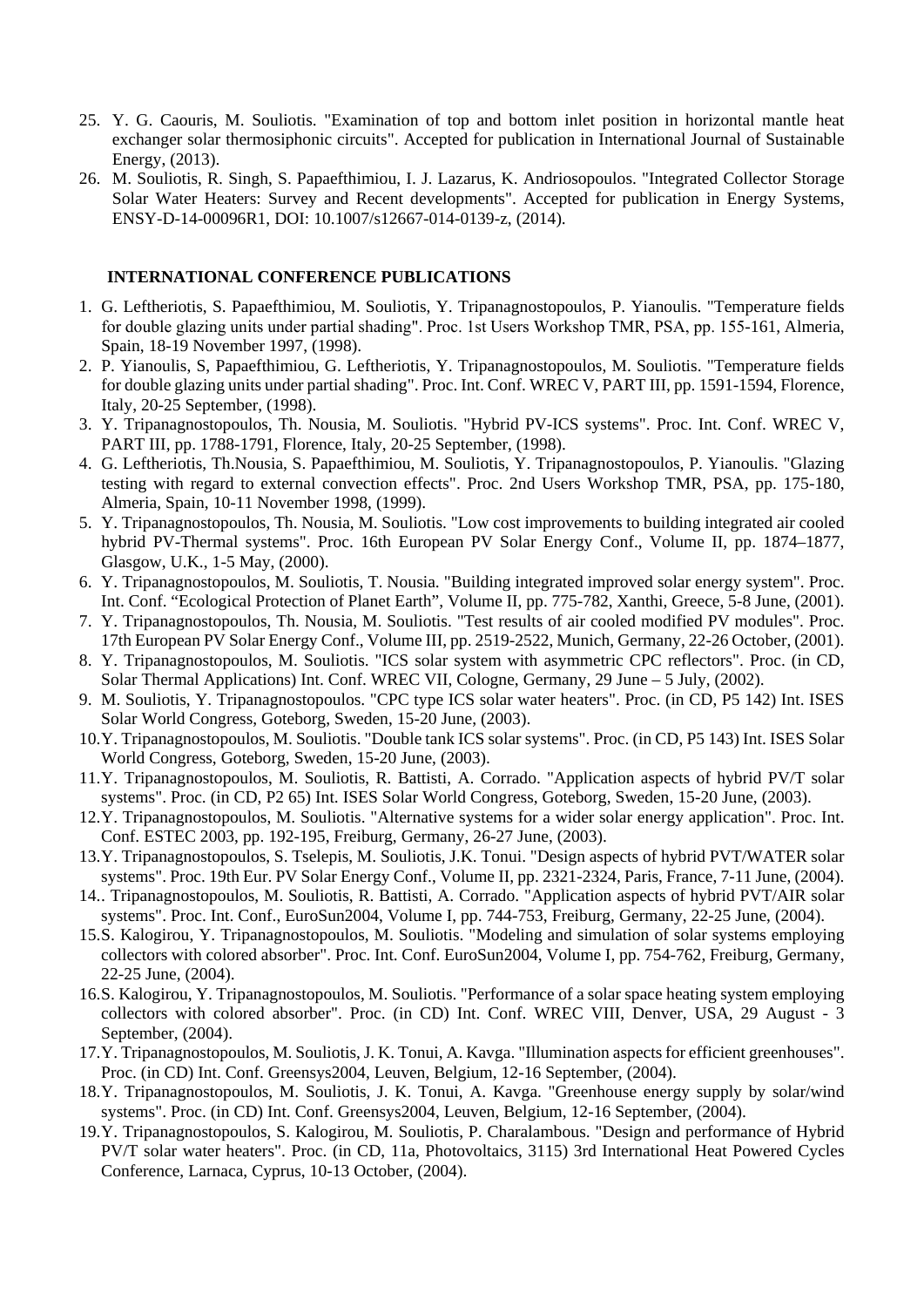- 20.Y. Tripanagnostopoulos, A. Christodoulou, S. Tselepis, M. Souliotis, J. K. Tonui "Practical aspects for small wind turbine applications". Proc. Int. EWEC 2004 Conf., Track 7; Autonomous and/or Hybrid Systems, London, UK, 22-25 November, (2004).
- 21.Y. Tripanagnostopoulos, M. Souliotis. "Booster Reflector Contribution to Performance Improvement of Solar Collectors". Proc. (in CD) Int. Conf. WREC 2005, pp. 63-68, Aberdeen, Scotland, UK, 22-27 May, (2005).
- 22.M. Souliotis, Y. Tripanagnostopoulos. "Design and Operation Aspects of ICS Solar Water Heaters". Proc. (in CD) Int. Conf. WREC 2005, pp. 69-74, Aberdeen, Scotland, UK, 22-27 May, (2005).
- 23.Y. Tripanagnostopoulos, M. Souliotis, S. Tselepis, V. Dimitriou, Th. Makris. "Design and performance aspects for low concentration photovoltaics". Proc. (in CD) 20th European PV Solar Energy Conf., pp. 2311– 2314, Barcelona, Spain, 6-10 June, (2005).
- 24.Y. Tripanagnostopoulos, A. Kavga, M. Souliotis. "Irradiation Control in Greenhouses". Proc. Int. Conf. FMNS 2005, Vol. 2, pp. 416–423, Blagoevgrad, Bulgaria, 8-11 June, (2005).
- 25.M. Souliotis, Y. Tripanagnostopoulos. "ICS Solar Water Heaters". Proc. Int. Conf. FMNS 2005, Vol. 2, pp. 423–432, Blagoevgrad, Bulgaria, 8-11 June, (2005).
- 26.Y. Tripanagnostopoulos, Α. Christodoulou, M. Souliotis. "Solar and Wind Energy Systems Integration on Buildings". Proc. Int. Conf. Sustainable Construction: Action for Sustainability in the Mediterranean, SD MED 2005, Athens, Greece, 8-11 June, (2005).
- 27.E. Michalena, M. Souliotis, Y. Tripanagnostopoulos. "Application perspectives of solar energy systems in the Hellenic tourist sector". Proc. Int. Conf. RES and Islands, Constantinoupolis, Turkey, 8-11 June, (2005).
- 28.S. Kalogirou, G. Florides, Y. Tripanagnostopoulos, M. Souliotis. "Performance of a solar system used for heating, cooling and hot water production employing colored collectors". Proc. Int. Conf CLIMA, Lausanne, Switzerland, 9-12 October, (2005).
- 29.M. Souliotis, Y. Tripanagnostopoulos, A. Kavga. "The use of Fresnel Lenses to reduce the ventilation needs of greenhouses". Proc. (in CD) Int. "Symposium on Greenhouse Cooling", Almeria, Spain, 24-27 April, (2006).
- 30.Y. Tripanagnostopoulos, M. Souliotis, S. Tselepis, A. Christodoulou. "Small wind turbines application in the built and agricultural sector". Proc. Int. Conf. EWEC 2006, Athens, Greece, 27 February - 2 March, (2006).
- 31.M. Souliotis, Y. Tripanagnostopoulos. "Optical study of double tank ICS solar systems". Proc. (in CD) Int. Conf. EuroSun2006, Glasgow, UK, 27-30 June, (2006).
- 32.S. Kalogirou, M. Souliotis, Y. Tripanagnostopoulos. "ICS solar water heater study using artificial neural networks". Proc. (in CD) Int. Conf. EuroSun2006, Glasgow, UK, 27-30 June, (2006).
- 33.Y. Tripanagnostopoulos, M. Souliotis, R. Battisti. "Performance and LCA study of ICS solar water heaters". Proc. (in CD) Int. Conf. WREC IX, Florence, Italy, 19-25 August, (2006).
- 34.Y. Tripanagnostopoulos, E. Paradissis, M. Souliotis. "Solar driven Stirling engines for rural and remote applications". Proc. (in CD) Int. Conf. WREC IX, Florence, Italy, 19-25 August, (2006).
- 35.M. Souliotis. "The effect of the non–uniform distribution of solar radiation on cylindrical absorbers of CPC type ICS solar water heaters". Proc. (in CD) Int. Conf. WREC IX, Florence, Italy, 19-25 August, (2006).
- 36.M. Souliotis, S. Pnevmatikakis, P. Kefalas, G. Tripanagnostopoulos, Y. Kandias, R. Battisti, Y. Kaouris, Y. Tripanagnostopoulos. "Comparison of ICS with thermosyphon type solar water heaters". Proc. Int. Conference ESTEC2007, pp. 169-175, Freiburg, Germany, 19-20 June, (2007).
- 37.Y. Tripanagnostopoulos, M. Souliotis, Th. Makris, P. Georgostathis. "Design and performance of hybrid PV/T solar water heaters". Proc. Int. Conference ESTEC2007, pp. 388-392, Freiburg, Germany, 19-20 June, (2007).
- 38.Y. Tripanagnostopoulos, M. Souliotis, Th. Makris. "Combined solar and wind energy systems for building application". International Workshop EPEQUB, Milos, Greece, 12-13 July, (2007).
- 39.Y. Tripanagnostopoulos, M. Souliotis. "Improved ICS solar systems for low cost domestic water heating". International Workshop EPEQUB, Milos, Greece, 12-13 July, (2007).
- 40.Y. Tripanagnostopoulos, M. Souliotis. "Photovoltaics, small wind turbines and thermal collectors, an effective approach for building integrated solar and wind energy technologies". Int Conf Hybrid-PV and Mini Grid, Athens, Greece, 29–30 May, (2008).
- 41.S. A. Kalogirou, G. Florides, D. Tsipas, M. Ekhrawat, Y. Tripanagnostopoulos, M. Souliotis. "A TRNSYS Model of a Hybrid PV/T Solar Collector System". Proc. (in CD) Int. Conf. WREC X, Glasgow, Scotland, 19- 25 July, (2008).
- 42.M. Souliotis, Y. Tripanagnosotopoulos, S. A. Kalogirou, G. Florides, D. Tsipas, M. Ekhrawat. "Experimental Study of a Thermosiphonic Hybrid PV/T Solar System". Proc. (in CD) Int. Conf. SolPol 2008, Warsaw, Poland, 22–26 September, (2008).